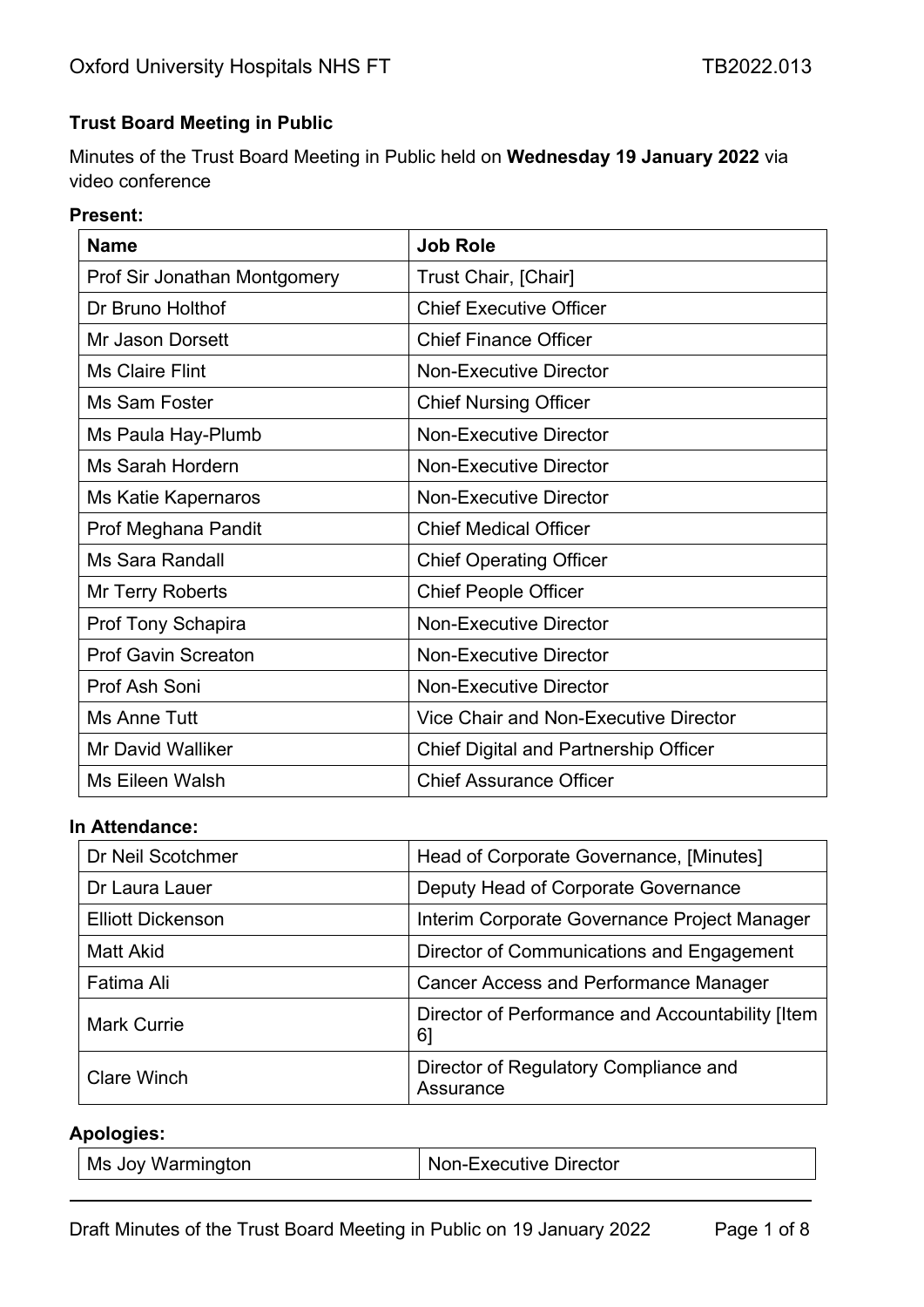## **TB22/01/01 Welcome, Apologies and Declarations of Interest**

- 1. In opening the meeting the Chair noted his regret at the announcement that Dr Holthof had announced that he would be stepping down as Chief Executive but also his gratitude for all that he had achieved in the role. He particularly commended Dr Holthof's leadership during the unprecedented challenges of the pandemic.
- 2. The Chair highlighted that, in the light of the streamlined Trust governance arrangements that are in place due operational pressures resulting from the omicron variant. the meeting had a reduced agenda that focussed on key current issues for the Trust.
- 3. The Board noted apologies given as shown above.
- 4. The Chair declared a new interest to be recorded on the Trust's Register of Interests as a member, Bayer Bioethics Council, which was an independent advisory body that acts to support and challenge Bayer in the development of positions on key bioethical questions. Prof Montgomery's appointment took effect from 13 December 2021 for two years and was not regarded as presenting any conflict with his role as Trust Chair.
- 5. Ms Tutt declared her interest as a trustee of the Oxford Hospitals Charity.

### **TB22/01/02 Minutes of the Meeting Held on 10 November 2021 [TB2022.01]**

- 6. It was agreed that discussion under the Integrated Performance Report should reference work that was underway to address the 'stubborn indices' including falls and pressure ulcers.
- 7. It was noted that "to week wait" in paragraph 32 should read "two week wait".
- 8. It was agreed that clarification should be sought regarding paragraph 55 to confirm the timescale for the scoping process described.
- 9. Prof Schapira suggested that where possible the term "significant" should be reserved for statistical significance and that "substantial" should otherwise be employed.

### **TB22/01/03 Matters Arising and Review of the Action Log [TB2022.02]**

10. Action log items were closed as indicated below:

| <b>Reference</b> | <b>Action/Issue</b>             | <b>Reason for closure</b>                                                                         |
|------------------|---------------------------------|---------------------------------------------------------------------------------------------------|
| TB21-003         | <b>Financial Risk Dashboard</b> | Now incorporated into the IPR.                                                                    |
| TB21-004         | Pre-COVID Benchmarking          | Benchmarking had been introduced into<br>the IPR for those metrics where this<br>was appropriate. |
| TB21-005         | <b>Medicines Reconciliation</b> | Weekday / weekend split now included<br>in IPR data.                                              |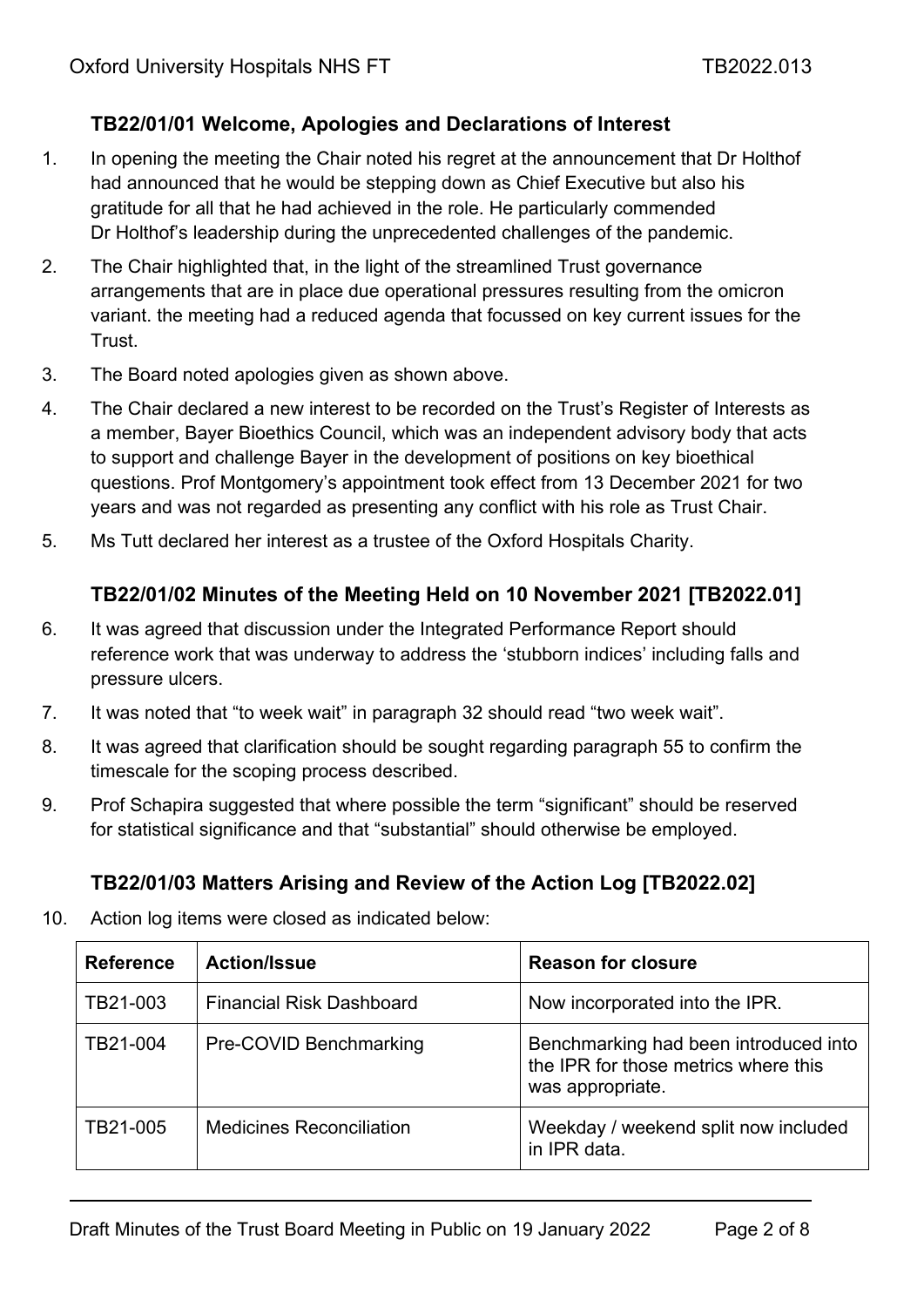| TB21-006 | <b>Medicines Reconciliation</b> | IAC has been briefed and will be<br>updated in relation to the review of the<br>Pharmacy function.                                                      |
|----------|---------------------------------|---------------------------------------------------------------------------------------------------------------------------------------------------------|
| TB21-008 | <b>Mandatory Vaccinations</b>   | A paper providing an update on this<br>subject was presented as Item 8 on the<br>agenda.                                                                |
| TB21-010 | <b>RIDDOR Reporting</b>         | A proposed format for future reporting,<br>including the escalation process, was<br>circulated to Board members by the<br><b>Chief Nursing Officer.</b> |
| TB21-012 | 104-week Waits                  | IAC will provide ongoing monitoring.                                                                                                                    |

- 11. The Board noted that Urgent Care Standards had not yet been published; the action would remain open pending publication.
- 12. It was clarified that the Board would receive its regular report on Freedom to Speak Up at its March meeting, following review of the report by IAC.

## **TB22/01/03 Chair's Business**

- 13. The Chair noted that the appointment of a new Chief Executive Officer was the role of non-executive directors but required the approval of the Council of Governors. He noted that the views of a wide range of stakeholders would be sought to feed into a rigorous search and recruitment process.
- 14. Prof Montgomery also noted that Oxford University would be seeking a new Vice Chancellor and Oxford County Council a new Chief Executive in the same period.

# **TB22/01/03 Chief Executive's Report including Covid Operational Update [TB2022.03]**

- 15. The Chief Executive presented his regular report to the Board.
- 16. He highlighted in particular the launch of 'Beyond Words… Images from the COVID-19 Pandemic'. Printed copies were being provided free of charge to every member of staff who had requested one. Dr Holthof explained that this book recorded the incredible journey that the Trust's staff had been on and a part of their lives that would not be forgotten.
- 17. In addition the Chief Executive drew attention to the new Oxford Community Diagnostic Centre which would allow patients to receive diagnostic tests more quickly and without needing to come onto one of the Trust's acute hospital sites.
- 18. The Board also noted the positive response to the Trust's Staff Recognition Awards and the work of the team organising these was commended.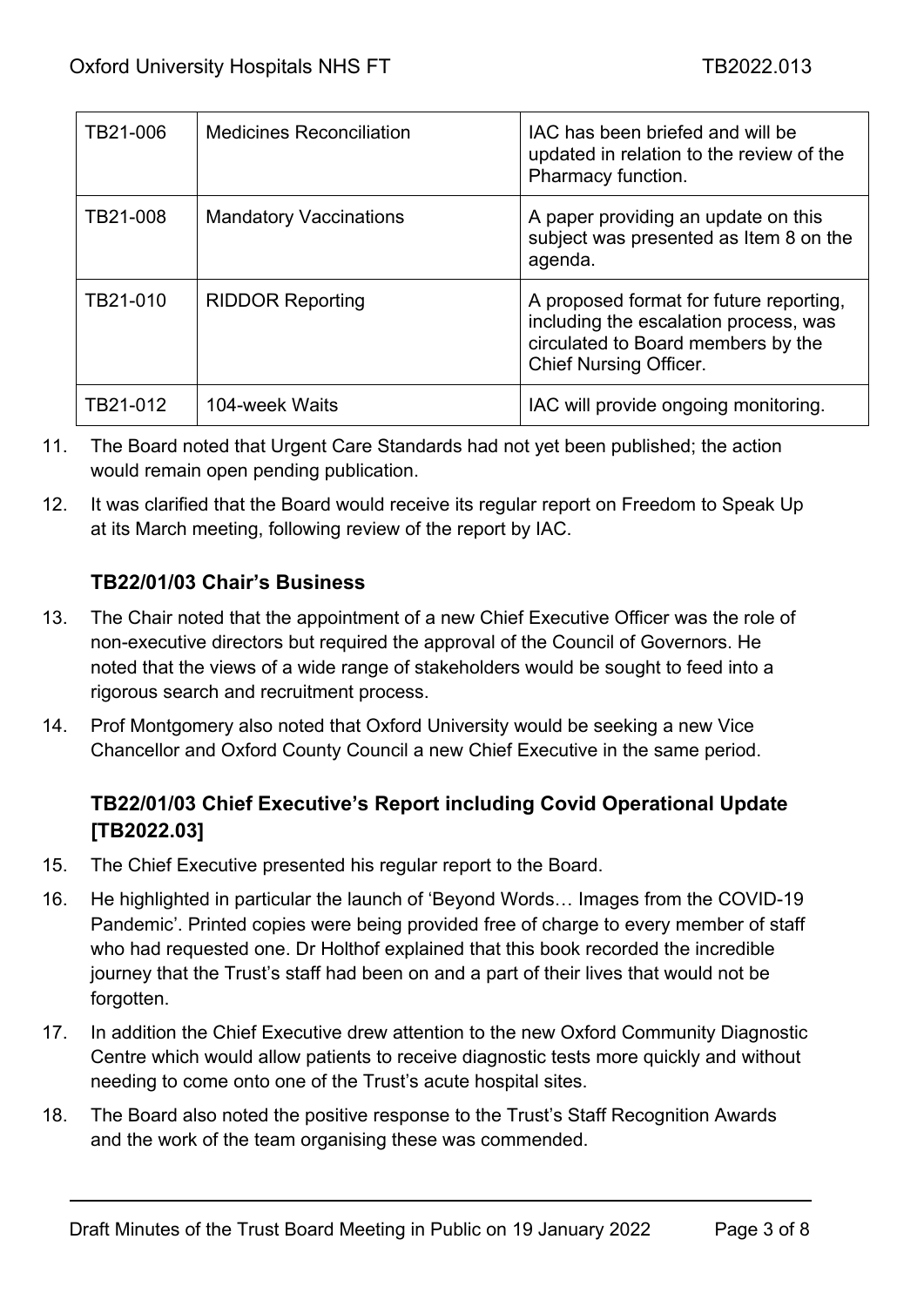- 19. The Chief Executive provided the Board with an update on the pressures caused by the omicron variant. He noted that while community infections had been rising it was hoped that the peak of hospital patient numbers had passed, this figure now having declined from 125 to 100. Staff absences due to self-isolation were also reducing.
- 20. The Board noted that the Trust's emergencies departments remained extremely busy with staff under substantial pressure.
- 21. The Chief Operating Officer noted that the Trust had recently reached the highest escalation level of OPEL 4 but that there had been only limited numbers of cancellations of treatment. The Board noted that the Trust had been successful in avoiding the widespread cancellations that had taken place in some organisations.
- 22. The Chief People Officer explained that sickness absence levels were at 4.8% compared with 3.9% in November and that the Trust continued to provide support through its staff wellbeing programme.

## **TB22/01/03 Integrated Performance Report M8 [TB2022.04]**

- 23. The Board received its regular report based on operational performance, quality, workforce, finance and digital metrics.
- 24. Prof Schapira noted the work that was taking place to better understand the data relating to falls and pressure ulcers so as to establish whether current approaches to reducing these were effective or needed to be revised. The Board noted its wish to be updated on the outcome of the report on category 2 ulcers which was being completed.
- 25. The Chief Nursing Officer provided an additional update on work underway to develop a more systematic approach to quality improvement with reporting to be provided on a quarterly basis. This would be aligned to the quality surveillance approach used in Maternity to provide context and allow clustered reviews to strengthen assurance.
- 26. Prof Schapira noted that he felt assured by the approach described and that a focus on indicators of quality such as falls and pressure ulcers was likely to support wider improvements.
- 27. The Board noted that harm review meetings reviewed actions plans for instances of moderate harm and that ward level data was increasingly available to identify trends at an earlier stage.

#### **ACTION: Chief Nursing Officer to provide Quarterly Quality Improvement Report to Integrated Assurance Committee in April.**

28. The Chief Nursing Officer updated the Board on progress with length of stay, explaining that the Trust was targeting 12% of patients of fewer having a length of stay over 21 days and that the current figure was 14.8%. The Board noted that the number of patients medically optimized for discharge was not falling and that this had been escalated at system level.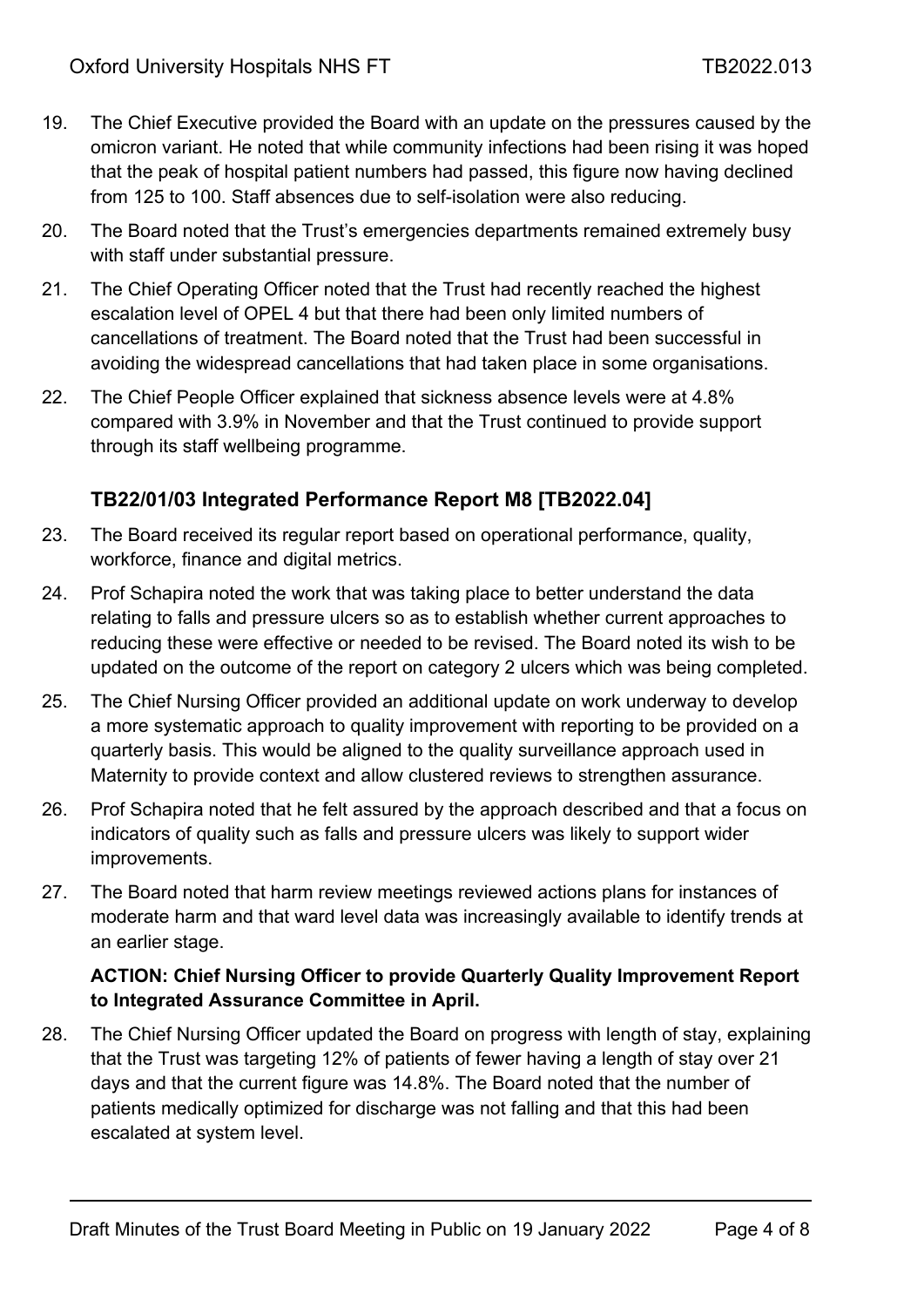- 29. In relation to RIDDOR reporting the Chief Nursing Officer explained that the near miss reported in NICU had been discussed at the Critical Care Board to assess any lessons that could be learned though the root cause in this case was human error.
- 30. Clarity was sought regarding the forecast overspend of £3.9m on capital. The Chief Finance Officer explained that this was driven primarily by an NHSEI request that the unfunded equipment required for this scheme be reported as an overspend and that discussions were underway to agree the use of underspends elsewhere to fund this.
- 31. The Chief Finance Officer indicated that he felt that a clawback of underspent Covid funding was a low risk, noting that the current arrangements led to a combination of under- and over-funding in different areas. He suggested that challenges were likely to be greater in the next financial year for which arrangements were not yet confirmed but which was expected to commence a three-year transition to more standard funding arrangements.
- 32. The Board heard that the trend on pay spend was fairly flat and that it was anticipated that it would remain relatively stable during the winter and that it would be possible to manage winter pressures and the impact of the omicron variant without the level of incentives that had been required in the previous year. It was noted that additional spend on administrative and clerical vacancies and had been supported as the current position was impairing the organisation's ability to book patients and make appropriate use of capacity.
- 33. The Chief Finance Officer also clarified that the bulk of the spend over plan on the 'other costs' category represented use of the independent sector for treatment and would be balanced by associated income. It was suggested that reporting be amended to clarify this.
- 34. In relation to cancer waiting times the Chief Operating Officer explained that various improvement programmes were in place related to specific tumour sites. Ms Randall noted that pressure on services for breast cancer had been further increased by absences due to Covid which had affected ward and theatre capacity and that staffing options across the Integrated Care System were being explored. The Board also noted that an increase in referrals for particular tumour types such as for skin cancers had been noted and that the root causes of these were being explored.
- 35. The Board also heard that a two-year replacement programme for the six linear accelerators on the Churchill Hospital site was underway and that some reduction in capacity would be associated with this with extra capacity being sought across the Thames Valley Cancer Alliance.
- 36. The Chief Operating Officer also updated the Board in relation to 104 week waits. A large programme of ocular plastics procedures had been overtaken over the festive period which had substantially reduced numbers waiting. In total it was projected that 67 patients would be waiting over 104 weeks at the end of March with work underway to date patients and further reduce this figure. It was noted that a small number would wait beyond March as a result of patient choice.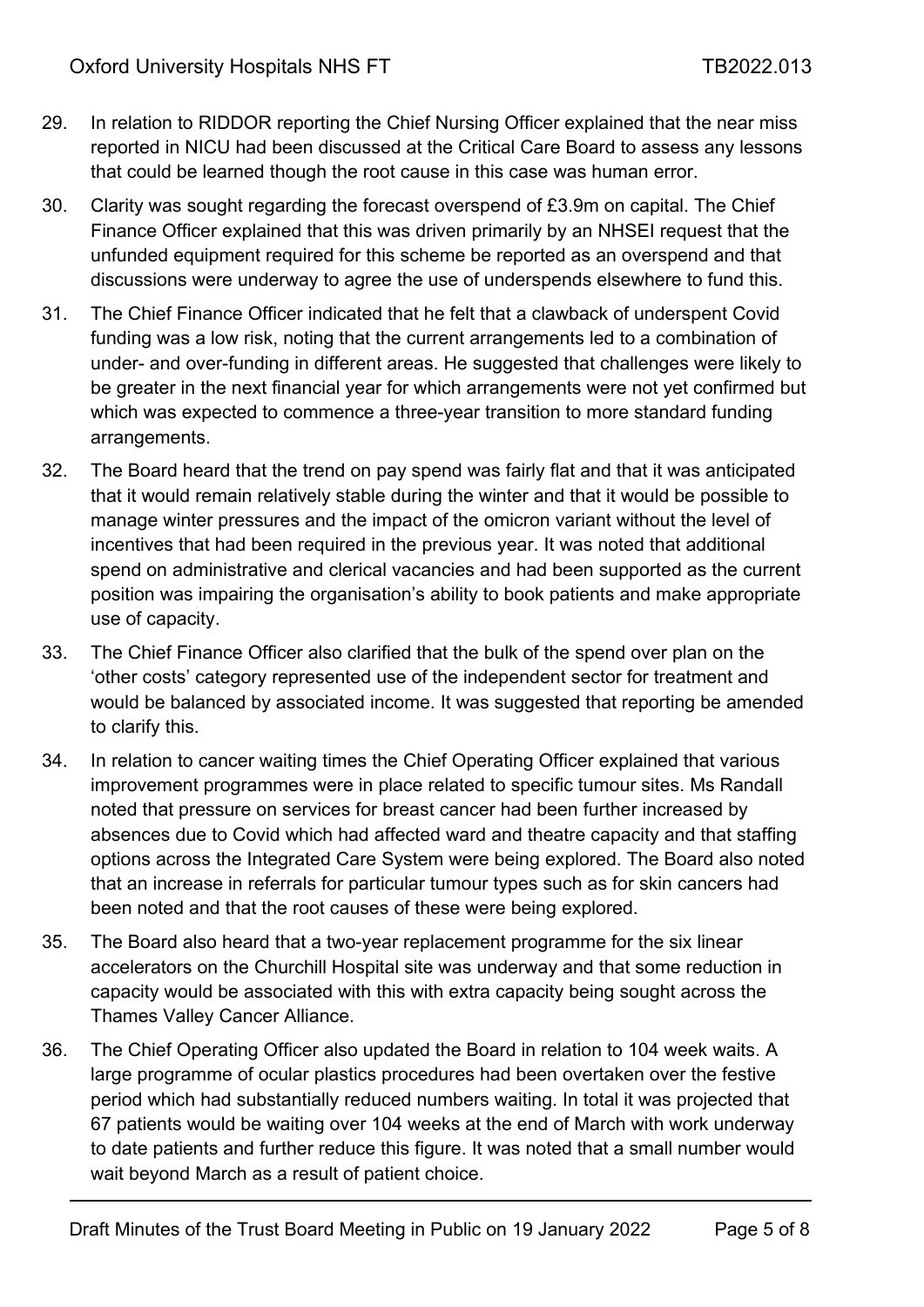- 37. The Board noted that the Trust was both requesting mutual aid where pressures existed and also providing it for specialties where capacity existed to do so, for example in cardiac services.
- 38. The Board noted that the report showed an increase in incidents and the Chief Medical Officer explained that this related largely to a review of incident reporting in Maternity. It was noted that the approach to classification had been revised based on the impact and that this did not indicate a sudden change in the quality of care. Work was underway on benchmarking this data but the approach was recognised to be in line with that used elsewhere.
- 39. The Board noted its desire to see clarity in incident reporting regarding whether there had been any patient harm.
- 40. An increase in turnover rates for staff was noted and the Chief People Officer indicated that this was likely to represent a return to normal trends as the impact of the pandemic on behaviour subsided. He noted that there was no indication of an increase in retirements which had been a concern. Mr Roberts explained that additional work was underway to obtain better information through exit interviews.
- 41. The Board noted the Integrated Assurance Report and the assurance provided by the report and the additional information provided in discussion.

## **TB22/01/04 Building a Greener OUH: 2022-27 [TB2022.05]**

- 42. Mr Walliker presented the proposed 'Building a Greener OUH' strategy to the Board, noting that Board members had also had the opportunity to review and comment on the document at a recent seminar.
- 43. The document set out the Trust's commitment to developing sustainable plans and brought together views from consultation with staff in which around 700 individuals had participated.
- 44. The Trust's goal to be net carbon neutral by 2040 was noted. It was recognised that this would be challenged and that realism and ambition needed to be balanced.
- 45. The Board noted that the document highlighted a number of excellent initiatives that were already underway such as the installation of LED lighting and the use of a pedal and post partnership for drug delivery.
- 46. The intention to use this strategy to support the development of a detailed roadmap was noted with the intention that sustainability was built into future business and service planning.
- 47. The Chief Nursing Officer noted that two new posts relating to Transport and Energy/Sustainability had been developed.
- 48. The Chief Finance Officer noted that the Trust had some old estate which would not be cost effective to develop into sustainable infrastructure and would need to be vacated. Some elements of the strategy were noted to overlap with other challenges such as the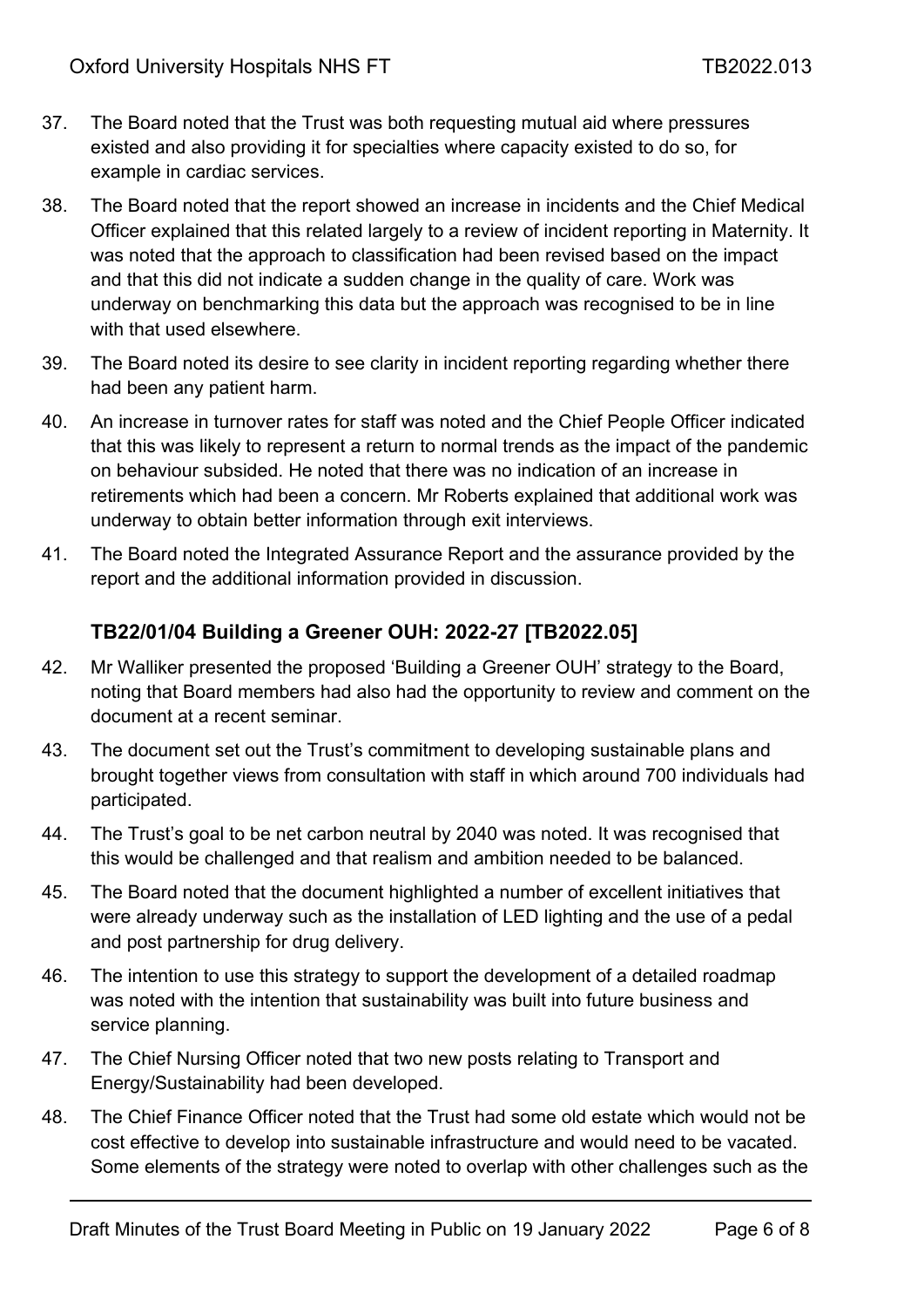need to change how people travelled to and from hospital and to address parking issues.

49. The Board approved the 'Building a Greener OUH Strategy 2022-2027'.

### **TB22/01/05 Vaccination as a Condition of Deployment [TB2022.06]**

- 50. This paper provided an overview of Trust progress against the national mandate to ensure COVID-19 Vaccination as a Condition of Employment (VCOD). It was noted that the Board needed to be assured that the Trust was addressing this issue systematically whilst ensuring that individuals were not made identifiable and so some further discussion would be undertaken in confidential session.
- 51. The Chief People Officer explained that planning and implementation of the Trust's approach was being undertaken through a weekly steering group. Additional national guidance had now been received to clarify the approach.
- 52. Mr Roberts informed the Board that there had been a substantial increase in staff having their first dose of the vaccine since the new clinics were established. Advice was being provided to line managers regarding conversations about the vaccine and updated policies were in development. All staff were being updated through Trust bulletins and staff briefing sessions.
- 53. The Board noted that it was important that one-to-one discussions with staff commenced to address individual concerns and that expert consultants had volunteered to assist with this.
- 54. Potential hot spot for business continuity were being identified and mitigations put in place. It was noted that this might include a reduction in bed numbers.
- 55. It was noted that Health Care Assistants were a particular area of concern and that this was a group of staff who could readily easily seek alternative employment.
- 56. The Board also recognised that for roles that were in scope all new starters would need to provide evidence of vaccination.
- 57. The Board heard that for staff employed through PFI partners or the University evidence of vaccination would be needed and communication had taken place to confirm the requirement for this assurance. The scope also included students and volunteers.
- 58. The challenges of this process were recognised and it was understood that some staff were likely to lose their jobs and that there could be an impact on patient care. The Board commended the efforts that were being made by the Chief People Officer and his team and the comprehensive approach that was being taken and was able to take assurance from the actions that were outlined.

*Post-meeting note: On 31 January 2022, the Government announced a consultation on vaccination as a condition of deployment (VCOD) for patient-facing NHS staff in England.*